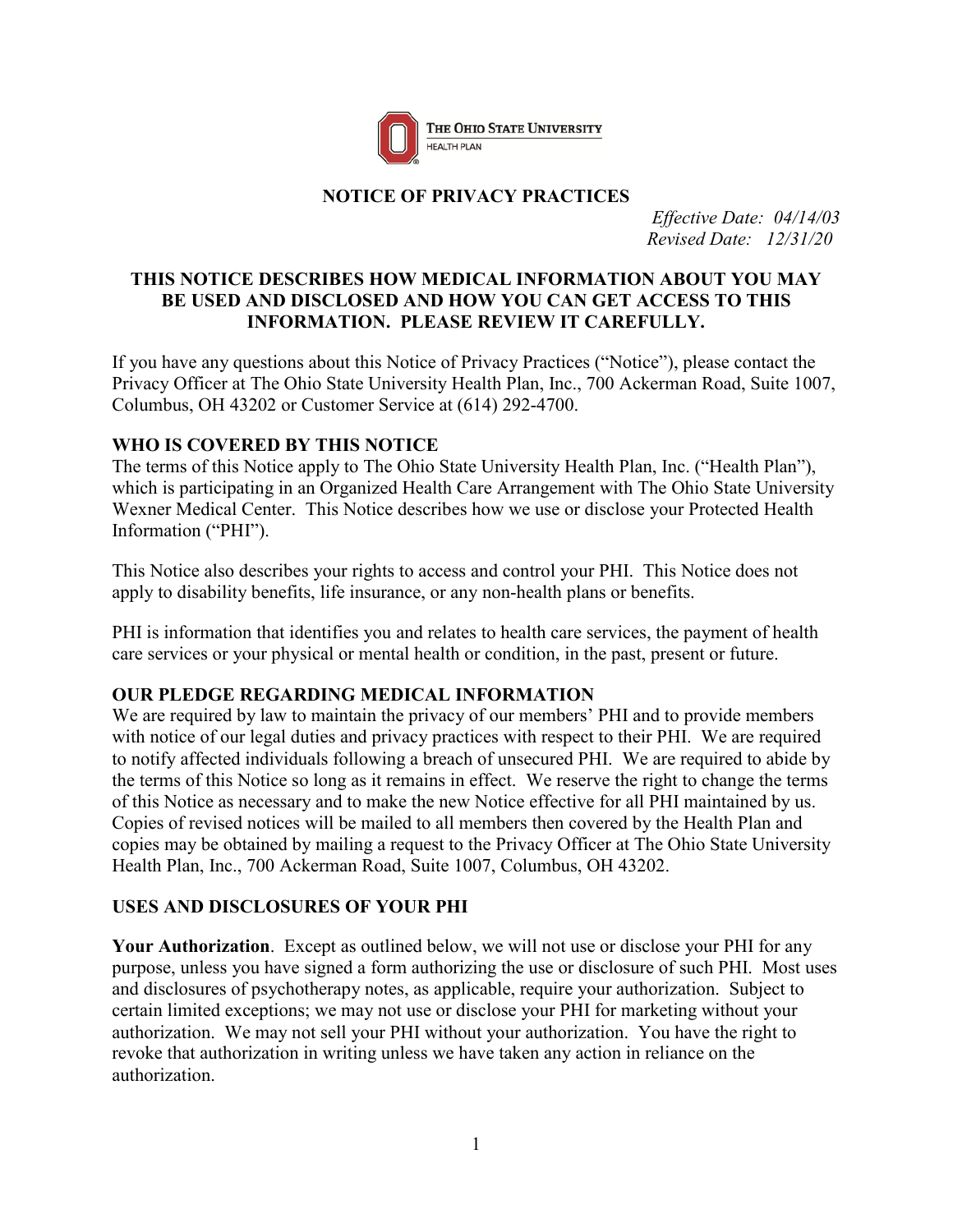**Highly Confidential Information.** In some instances, we may need specific, written authorization from you in order to disclose certain types of specially-protected information such as (1) psychotherapy notes, (2) HIV/AIDS testing, diagnosis and treatment, (3) substance abuse prevention, treatment and referral, and (4) genetic testing information.

**Disclosures for Treatment**. We will make disclosures of your PHI as necessary for your treatment. For instance, a doctor or health facility involved in your care may request certain parts of your PHI that we hold in order to make decisions about your care.

**Uses and Disclosures for Payment**. We will make uses and disclosures of your PHI as necessary for payment purposes. For instance, we may use information regarding your medical procedures to process and pay claims, to determine whether services are medically necessary or to otherwise pre-authorize or certify services as covered under your health benefits plan. We may also forward such information to another health plan that may also have an obligation to process and pay claims on your behalf.

**Uses and Disclosures for Health Care Operations**. We will use and disclose your PHI as necessary, and as permitted by law, for our health care operations that include credentialing heath care providers, peer review, business management, accreditation and licensing, utilization review and management, quality improvement and assurance, reinsurance, compliance, auditing, rating and other functions related to your health benefits plan. We may also disclose your PHI to another health care facility, health care professional, or health plan for things such as quality assurance and case management, but only if that facility, professional or plan also has or had a patient relationship with you. We are prohibited from using or disclosing PHI that is genetic information for underwriting purposes.

**Family and Friends Involved In Your Care**. With your approval, we may from time to time disclose your PHI to designated family, friends and others who are either involved in your care or in the payment for your care. If you are unavailable, incapacitated, or facing an emergency medical situation, and we determine that a limited disclosure may be in your best interest, we may share limited PHI with such individuals without your approval.

**Business Associates**. Certain aspects and components of administration of the Health Plan are performed through contracts with outside persons or organizations, such as auditing, accreditation, actuarial service, claims payment, data compilation, legal services, etc. At times it may be necessary for us to provide certain portions of your PHI to one or more of these outside persons or organizations that assist us with our administration of the Health Plan. In all cases, we require these business associates to appropriately safeguard the privacy and security of your information.

**Other Health-Related Products or Services**. We may from time to time use your PHI to determine whether you might be interested in or benefit from treatment alternatives or other health-related programs, products or services which may be available to you as a member of the Health Plan. For example, we may use your PHI to identify whether you have a particular illness, and contact you to advise you that a disease management program to help you manage your illness better is available to you as a Health Plan member. We will not use your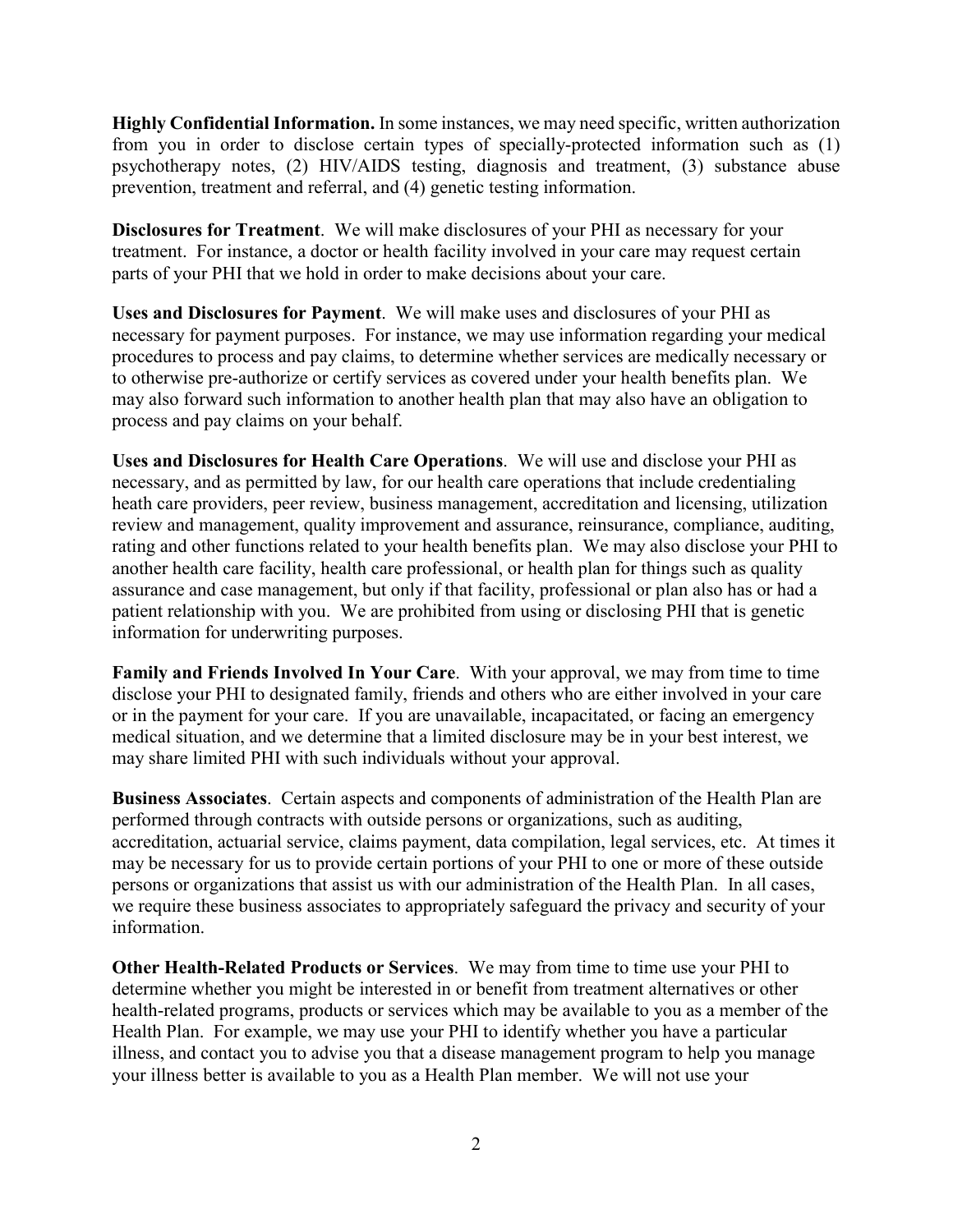information to communicate with you about products or services which are not health related without your written permission.

**Research**. In limited circumstances, we may use and disclose your PHI for research purposes. For example, a research organization may wish to compare outcomes of patients by payer source and will need to review a series of records that we hold. In all cases where your specific authorization has not been obtained, your privacy will be protected by strict confidentiality requirements applied by an Institutional Review Board or privacy board which oversees the research, or by representations of the researchers that limit their use and disclosure of member information.

**Other Uses and Disclosures**. We are permitted or required by law to make certain other uses and disclosures of your PHI without your authorization.

- We may disclose your PHI for any purpose required by law;
- We may disclose your PHI for public health activities, such as required reporting of disease, injury, and birth and death, and for required public health investigations;
- We may disclose your PHI as required by law if we suspect child abuse or neglect; we may also disclose your PHI as required by law if we believe you to be a victim of abuse, neglect, or domestic violence;
- We may disclose your PHI to a person subject to the jurisdiction of the Food and Drug Administration if necessary to report adverse events, product defects, or to participate in product recalls;
- We may disclose your PHI to other members of the organized health care arrangement described above, as necessary to carry out treatment, payment, and health care operations permitted by law;
- We may disclose your PHI to the Ohio State University, the plan sponsor of the Health Plan; provided, however, that the plan sponsor has certified that the information provided will be maintained in a confidential manner and not used for employment related decisions or for other non-health employee benefit determinations or in any other manner not permitted by law;
- We may disclose your PHI if required to do so by a court or administrative ordered subpoena or discovery request (in most cases you will have notice of such release);
- We may disclose your PHI to law enforcement officials for law enforcement purposes, including reporting wounds and injuries and crimes;
- We may disclose your PHI to medical examiners, coroners and/or funeral directors consistent with law;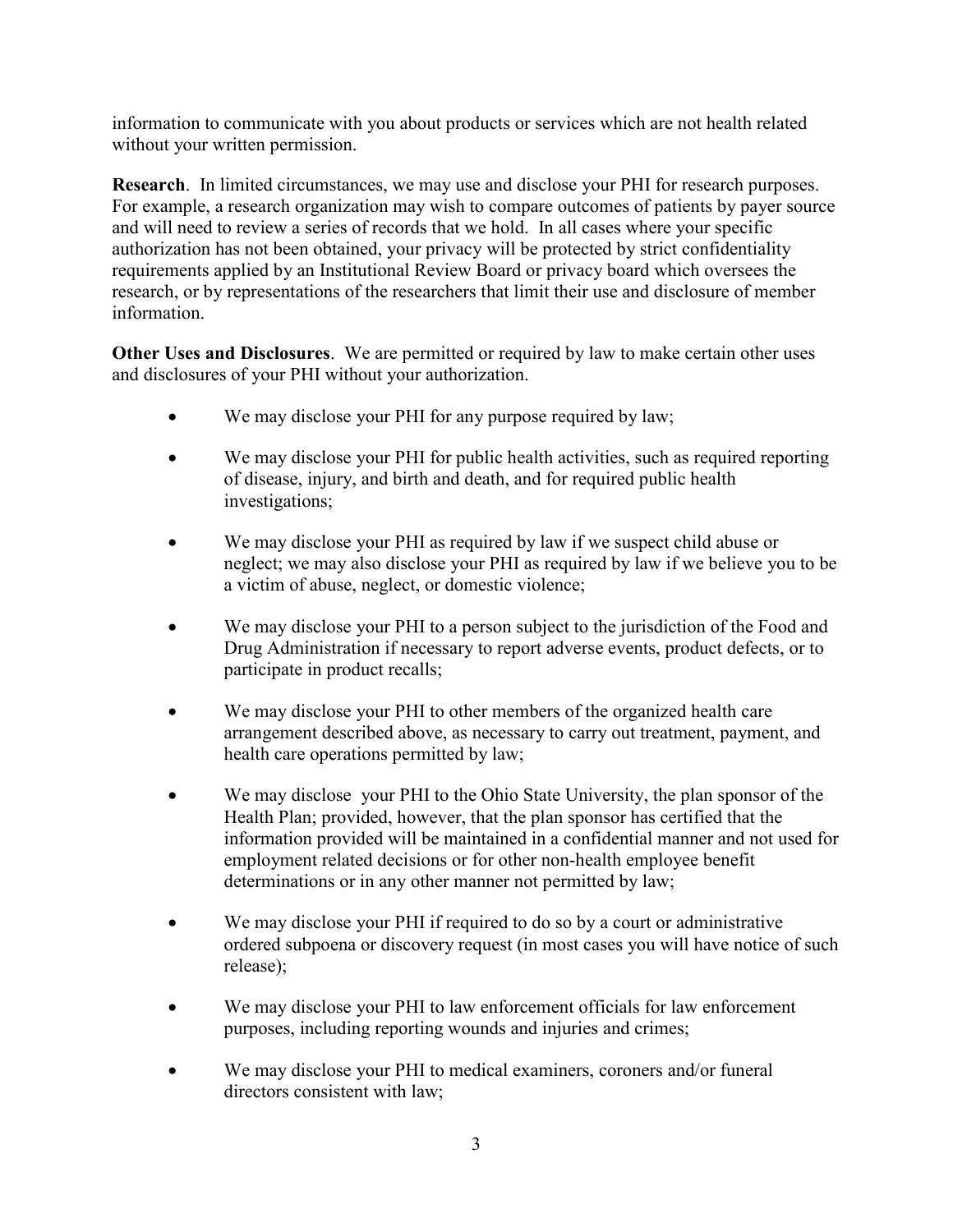- We may disclose your PHI if necessary to arrange an organ, eye or tissue donation from you or a transplant for you;
- We may disclose your PHI under certain circumstances and consistent with applicable law and standards of ethical conduct, if we believe it necessary to avert or lessen a serious threat to the health or safety of a person or the public;
- We may disclose your PHI if you are a member of the military as required by armed forces services; we may also disclose your PHI if necessary for national security or intelligence activities;
- We may disclose your PHI to a correctional institution or to law enforcement officials under certain circumstances, if you are an inmate of a correctional institution or under the custody of a law enforcement official; and
- We may disclose your PHI as necessary to comply with worker's compensation laws or similar programs established by law to provide benefits for work-related injuries or illness without regard to fault.

# **RIGHTS THAT YOU HAVE**

**Access to Your PHI**. You have the right to copy and/or inspect much of the PHI that we retain about you. All requests for access must be made in writing and signed by you or your authorized representative. A fee may be charged for copying and postage. If the Health Plan denies access to your information, in part or in whole, it will notify you in writing. The denial will include the reason for the denial, your review rights (if applicable), and information on how to file a complaint. *You may obtain an access request form online at* 

*<https://osuhealthplan.com/health-plan-tools/forms-policies>* or by calling Customer Service at (614) 292-4700.

**Amendments to Your PHI**. You have the right to request in writing that PHI that we maintain about you be amended or corrected. We are not obligated to make all requested amendments but will give each request careful consideration. All amendment requests, in order to be considered by us, must be in writing, signed by you or your representative, and must state the reasons for the amendment/correction request. If an amendment or correction you request is made by us, we may also notify others who work with us and have copies of the uncorrected record if we believe such notification is necessary. The Health Plan may deny your request if you ask the Health Plan to amend information that: is not part of the protected health information kept by or for the Health Plan; was not created by the Health Plan, unless the person or entity that created the information is no longer available to make the amendment; is not part of the information that you would be permitted to inspect and copy; or is accurate and complete. If the Health Plan denies the request, you may file a written statement of disagreement with the Health Plan. *You may obtain an amendment request form online at [https://osuhealthplan.com/health-plan](https://osuhealthplan.com/health-plan-tools/forms-policies)[tools/forms-policies](https://osuhealthplan.com/health-plan-tools/forms-policies)* or by calling Customer Service at (614) 292-4700.

**Confidential Communications**. We may communicate with you regarding your claims, premiums, or other services connected with the Health Plan. You have the right to request that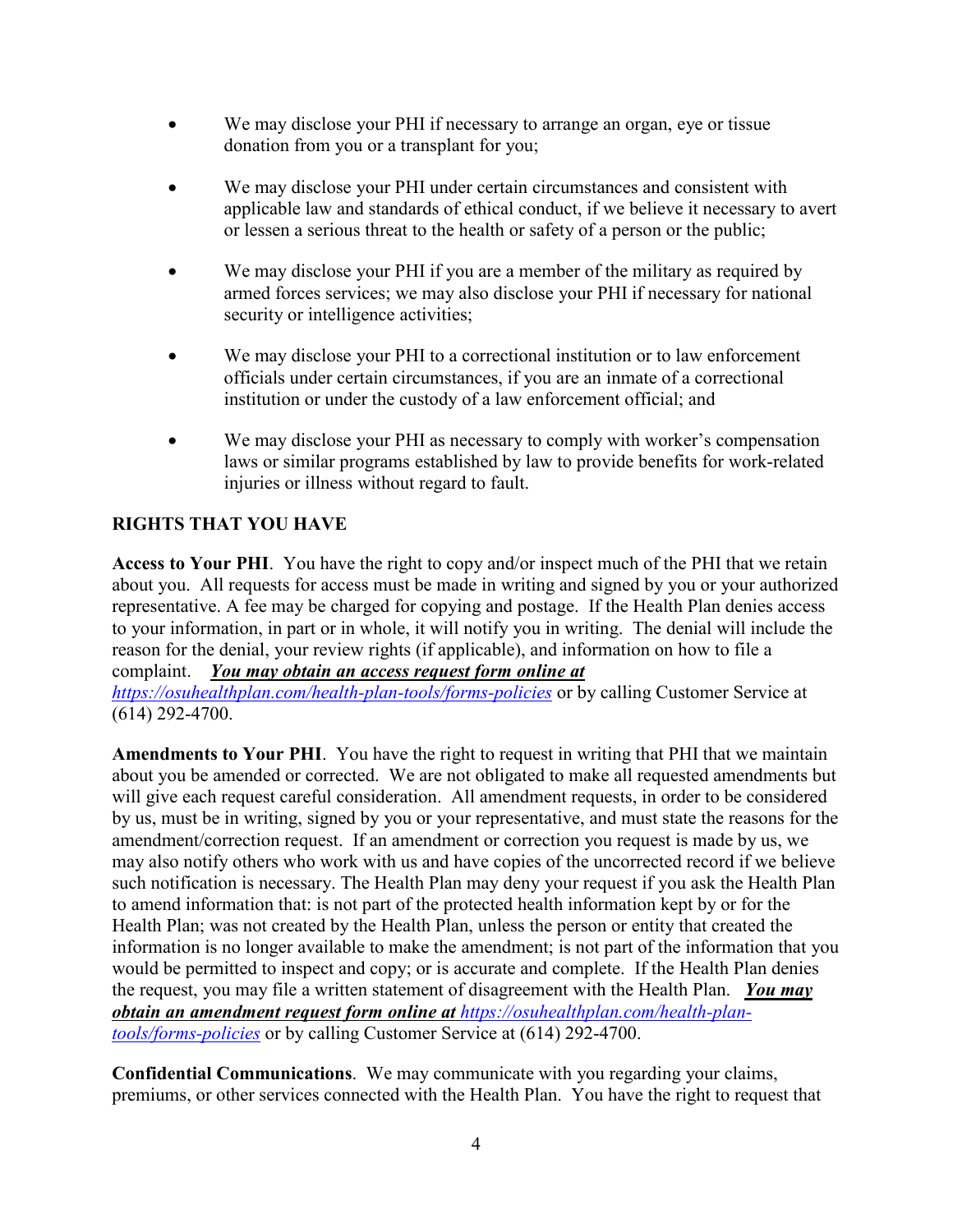you receive communications regarding your PHI from us by alternative means or at alternative locations. For instance, you may wish to not have messages left on voice mail or sent to a particular address. We will accommodate all reasonable requests for confidential communications. Confidential Communications request forms are available online at <https://osuhealthplan.com/health-plan-tools/forms-policies> or by calling Customer Service at (614) 292-4700.You may request these confidential communications in writing by sending your request form to the Privacy Officer, The Ohio State University Health Plan, Inc., 700 Ackerman Road, Suite 1007, Columbus, OH 43202.

**Accounting for Disclosures of Your PHI**. You have the right to receive an accounting of certain disclosures made by us of your PHI for the six years prior to your request or as otherwise required by law. Requests must be made in writing and signed by you or your representative. Accounting request forms are available online at [https://osuhealthplan.com/health-plan](https://osuhealthplan.com/health-plan-tools/forms-policies)[tools/forms-policies](https://osuhealthplan.com/health-plan-tools/forms-policies) or by calling Customer Service at (614) 292-4700.

**Right to Notice of Breaches of Unsecured Protected Health Information.** The Health Plan is required to provide you with notice of breaches of your unsecured protected health information.<sup>[1](#page-4-0)</sup>

**Restrictions on Use and Disclosure of Your PHI**. You have the right to request restrictions on certain uses and disclosures of your PHI made by us for treatment, payment or health care operations by notifying us of your request for a restriction in writing. A restriction request form can be obtained online at<https://osuhealthplan.com/health-plan-tools/forms-policies> or by calling Customer Service at (614) 292-4700. We are not required to agree to your restriction request but will attempt to accommodate reasonable requests when appropriate and we retain the right to terminate an agreed to restriction if we believe such termination is appropriate. In the event of a termination by us, we will notify you of such termination. You also have the right to terminate, in writing or orally, any agreed to restriction by sending such termination notice to the Privacy Officer, The Ohio State University Health Plan, Inc., 700 Ackerman Road, Suite 1007, Columbus, OH 43202. Generally, you have the right to require a health care provider to restrict the disclosure of your PHI to us. However, to obtain such a restriction, you would need to pay your health care provider in full for services and supplies because the restriction would prevent us from making payments on your behalf to your health care provider.

**Complaints**. If you believe your privacy rights have been violated, you can file a written complaint with the Privacy Officer, The Ohio State University Health Plan, Inc.,700 Ackerman Road, Suite 1007, Columbus, OH 43202. You can access a complaint form online at <https://osuhealthplan.com/health-plan-tools/forms-policies> or by calling Customer Service at (614) 292-4700. You may also file a complaint with the Secretary of the U.S. Department of Health and Human Services in Washington DC in writing within 180 days of a violation of your rights. There will be no retaliation for filing a complaint.

**Revisions to the Notice**. The Health Plan reserves the right to change the terms of this Notice and to make the new Notice effective for all protected health information maintained by the Health Plan. We will promptly revise and distribute this Notice whenever there is a material

<span id="page-4-0"></span> $\overline{a}$ <sup>1</sup> 45 CFR 164.520(b)(1)(v)(A) (1.25.2013).